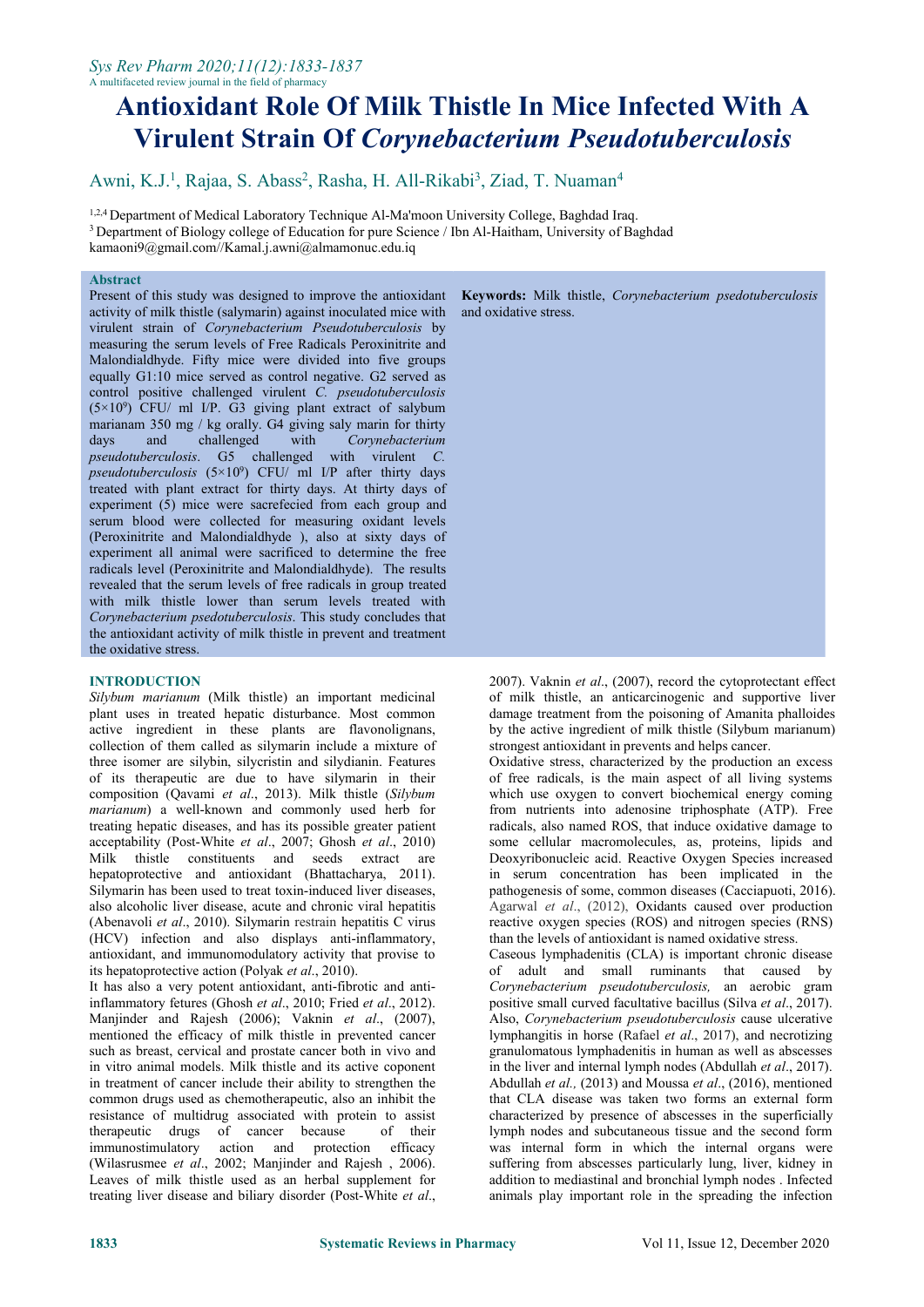# Antioxidant Role Of Milk Thistle In Mice Infected With A Virulent Strain Of

# Corynebacterium Pseudotuberculosis

through contaminated soil, water, feed, and pastures by their feces, pus from rupture external abscess and respiratory secretion (Zaid *et al*., 2016). The important virulence factors of these pathogen are toxic lipid cell wall that play essential role in resistance of these bacteria to killing by phagocytic Fifty (BALB/ C Strain) mice and were used in this study, cells (Hard, 1975), the second type of virulence factor is sphingomyelin–degrading phospholipase D (PLD) exotoxin (Hodgson *et al.,* 1994). These factors cause increase vascular permeability that facilities bacterial dissemination within the host tissue (Batey, 1986; Windsor, 2011). This pathogen can invade the phagocytic cells and they can intracellular replication, survival and destroyed the macrophage (Yeruham *et al*., 2003).

#### **MATERIALS AND METHODS**

**Preparation of plant extracts of milk thistle leave:** According to Harborne *et al.,* (1975); Shivananda (2006), the methanolic extract of plant was done.

**Determination of LD<sup>50</sup> of plant extract of milk thistle:** The procedure employed for the determination of LD<sub>50</sub> was that described by Dixon (1980).

#### **Bacterial strain:**

*Corynebacterium pseudotuberculosis***:** Isolated the strain from a case of CLA in sheep. The strain was diagnosed previously by bacteriological method and PCR assay by Al Badrrawi (Al Badrrawi, 2016).

**Preparation of** *Corynebacterium pseudotuberculosis* **infective dose (challenge):** Challenge dose was prepared from the bacterial suspension of *C. pseudotuberculosis* according to (Khuder *et al*., 2012). Calculation and adjustment of this dose to 5×109 CFU/ml according to (Miles and Misra, 1938).

#### **Determenation of serum malondialdehyde (MDA) concentration µM/L:**

The concentration of serum MDA was measured by thiobarbitutric acid (TBA) assay according to (Gilbert *et al*., 1984).

**Determenation of serum peroxynitrite radical concentration µM/L:**

Peroxynitrite ONOO convert to form nitrophenol was

**Table 1.** Mean values of serum peroxynitrite at thirty and sixty days of experiment.

absorbed at 412 nm.The amount of nitrophenol that form in the serum which reflecting the level of peroxynitrite according to (van uffelen *et al*., 1998).

### **Experimental Design:**

aged 8-10 weeks and weighed 25-30 gm were divided into five groups equally, each group, treated as the following.

\***G1** (n=10): Giving normal saline orally 0.3 ml and served as a control group.

\***G2** (n=10): Challenged with (5x10 <sup>9</sup> CFU/ml) of virulent *C. pseudotuberculosis*.

\***G3** (n=10): Administrated orally with plant extract milk thistle  $(350mg/kg$  bw) for thirty days.

\***G4** (n=10): Challenged with (5x10 <sup>9</sup> CFU/ml) of virulent *C. pseudotuberculosis*, after thirty day treated with milk thistle  $(350mg/kg)$  for thirty days.

\***G5** (n=10): Administrated orally with plant extract milk thistle (350mg /kg bw) for thirty days and infected with virulent *C. pseudotuberculosis*. The period of this study was 60 days after first 30 days five mice from each group were sacrificed and serum blood were collected to determine the levels of free radical (Peroxinitrite and Malondialdhyde ) in each group. Also, after the second 30 days (60 days of experiment) the process of blood sample collecting and measuring levels of oxidative stress were done.

#### **RESULTS AND DISCUSSIONS**

The results showed that serum peroxinitrite levels in G2 at 30 and 60 dayswere higher (**2.70± 0.009 and 3.10± 0.009 ) respectively than the serum values** of G3 and G1 **(0.31±0.007 and 0.27± 0.005) , (0.37± 0.002, 0.38±0.005) respectively . Also** serum peroxinitrite levels in G4 at 60 days when treated with milk thistle was lower (**0.28± 0.002) than values at30 days ofsame group when** infected with C. pseudotuberculosis **(2.50± 0.001) and the serum values of G5 at 30 and 60 days after treated with milk thistle extract for sixty days and infected with** C. pseudotuberculosis at 30 days of experiment( **0.30± 0.002, 0.29± 0.009) respectively lower than G2 (2.70± 0.009, 3.10± 0.009) (table: 1).**

| Time $\setminus$ Group | Peroxynitrite at 30 days $(\mu M/L)$ | Peroxynitrite at 60 days $(\mu M/L)$ |
|------------------------|--------------------------------------|--------------------------------------|
| G1                     | $0.37 \pm 0.002$                     | $0.38 \pm 0.005$                     |
| G2                     | $2.70 \pm 0.009$<br>АB               | $3.10 \pm 0.009$                     |
| G3                     | $0.31 \pm 0.007$                     | $0.27 \pm 0.005$                     |
| G4                     | $2.50 \pm 0.001$                     | $0.28 \pm 0.002$                     |
| G5                     | $0.30 \pm 0.002$                     | $0.29 \pm 0.009$                     |

Different capital letter means significant at (*P≤* 0.05).

The results showed that serum **Malondialdhyde** levels in G2 at 30 and 60 dayswere higher (**2.80± 0.007and 3.20± 0.040) respectively than theserum values of G3 and G1 (0.39±0.008and 0.34± 0.006), (0.43± 0.007, 0.45±0.009) respectively. Also** serum peroxinitrite levels in G4 at 60 days when treated with milk thistle was lower (**0.41± 0.005) than values at30 days ofsame group when** infected with *C.* *pseudotuberculosis* **(2.70± 0.004) and the serum values of G5 at 30 and 60 days after treated with milk thistle extract for sixty days and infected with** *C. pseudotuberculosis* at 30 days of experiment( **0.39± 0.002, 040.± 0.009) respectively lower than G2 (2.80± 0.007, 3.20± 0.040) (table: 2).**

**Table 2.** Mean values of serum peroxynitrite at thirty and sixty days of experiment.

| Time $\setminus$ Groups | Malondialdhyde at 30 days $(\mu M/L)$ | Malondialdhyde at 60 days $(\mu M/L)$ |
|-------------------------|---------------------------------------|---------------------------------------|
| lт I                    | $0.43 \pm 0.007$                      | $0.45 \pm 0.009$                      |
| G2                      | $2.80 \pm 0.007$                      | $3.20 \pm 0.040$                      |
| G3                      | $0.39 \pm 0.008$                      | $0.34 \pm 0.006$                      |
|                         | $2.70 \pm 0.004$                      | $0.41 \pm 0.005$                      |
| G5                      | $0.39 \pm 0.002$                      | $040 \pm 0.009$                       |

Different capital letter means significant at (*P≤* 0.05).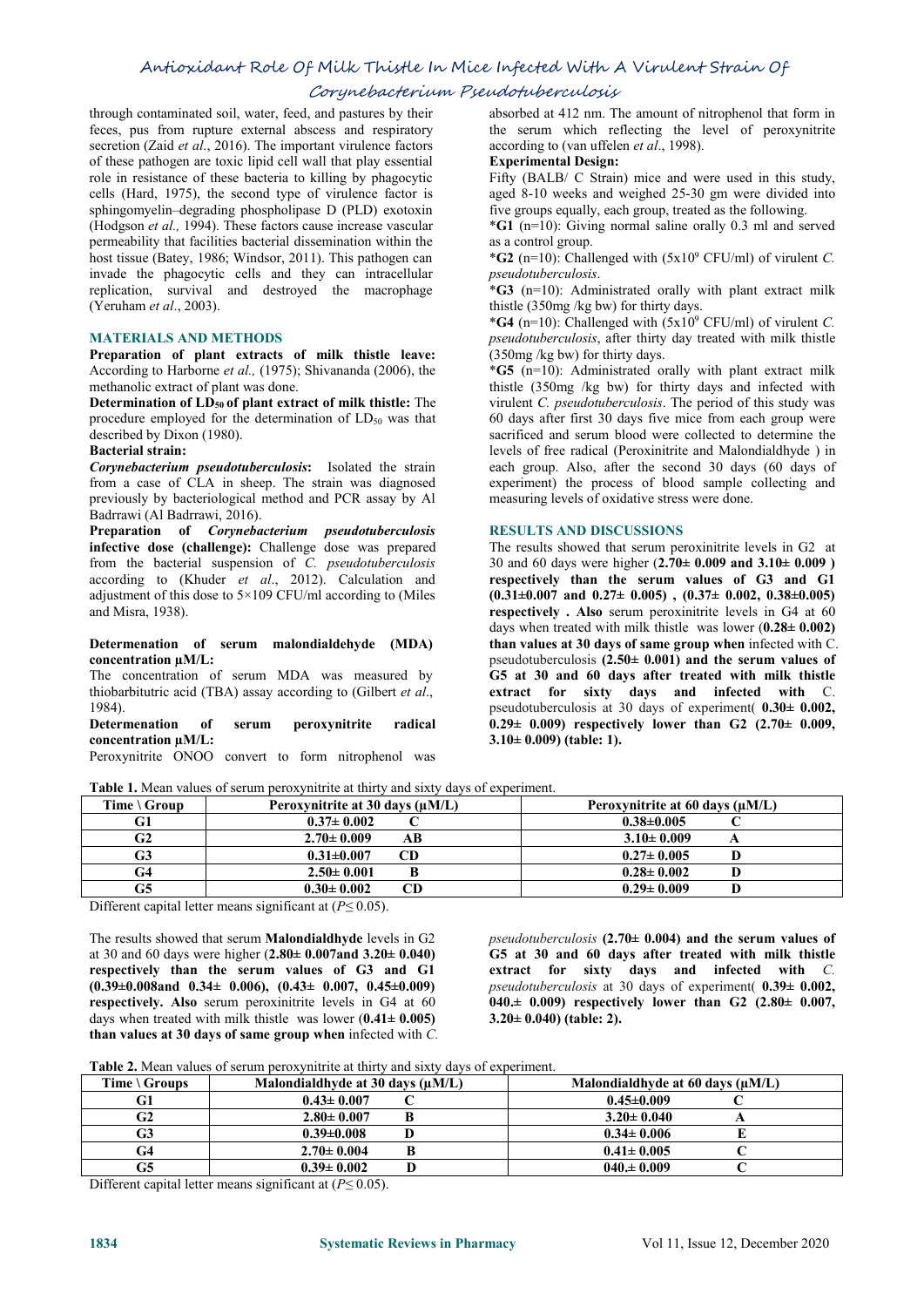Corynebacterium Pseudotuberculosis

## **DISCUSSION**

Present results revealed that the serum levels of MDA and peroxynitrate were high in infected animals (G2) at 30 and 60 days post infection as comparing with those levels in noninfected animals (G1) and treated animal with plant extract (G3 and G5) for both times, also G4 at 60 dayswhen treated with plant extract after infected by *C.psudotuberculosis* these result may revealed that the infection with *C.psudotuberculosis* mediated oxidative stress due to these molecules were considered important markers of oxidative stress that cause DNA damage and lipid peroxidation (Ragab *et al*., 2013; Sırma *et al*., 2016). This evidence was agreement with Pacheco *et al*., (2012) who recorded that NO can response to extracellular protein of *C.psudotuberculosis* also these levels of peroxynitrate were highest in serum of non-immunized infected animals at 30 and 60 days post infection, these results may indicate that nitric oxide play important role in control infection of *C.psudotuberculosis*, this study was in consistence with Green *et al*., (1982), also Ogawa *et al*., (2001). who demonstrated that Nitric Oxide have a an important role in the coordinating growth of the intracellular bacteria. These free radical causes damage of cellular component such DNA that led to inhibit bacterial growth. Virulence pathogen such as *C.psudotuberculosis* can able to overcome intraphagosomal stress by changes of sigma factor genes (Helmann, 2002; Fontán *et al*., 2008), particularly sig E gene (Voskuil*et al*., 2011). The lower result of serum peroxinitrita and malondialdhyde in the groups treated with milk thistle (G3, G4 and G5) due to the antioxidant effect of this plant and this evidence a agreements with Mudit *et al*., (2010) who record that milk thistle have anti-inflammatory immunstimulatory and anti oxidant features that led to the prevent of photocarcinogenesis in mice, also with Prague Medical Report, (2008), said that milk thistle cause decrease in liver enzymes activity specialty with (AST, ALT) act as antioxidant natural product for treatment liver toxicity. Results indicate that the porospect antioxidant activity of poly phenolic compounds (milk thistle) may be related to regulate ROS caused by free radicals in tumors (Feng *et al*., 2007; Viktorova *et al*., 2019). Flavonoids are generally thought to be having free radical scavenging and antioxidant effects (De Sampaio *et al.,* 2010). Also have neuroprotective actions (Spencer *etal.,* 2003; Zhong *et al*., 2017). milk thistle had a neuroprotective effect on microglial cell cultures and appears to inhibit nitric oxide production and iNOS gene activation (Kang *et al*., 2002). Agreement with Wang *et al*., (2002) who stated that neuroprotective role and neurotropic activities of silybin/silymarin (milk thistle) was due to its antioxidative activity. Milk thistle is an antioxidant and free  $(2016)$ . radical scavenger (Muriel and Mourelle,1990). Milk thistle, due to their antioxidant work, has been found for preventing a rise in both pancreatic lipid peroxidation and plasma glucose in rats with hyperglycemic. Similarly, hyperplasia of islet of langerhans were reported in mice treated with alcohol after treatment with methanolic extract milk thistle (Al-taee *et al*., 2009).

## **REFERENCES**

1. Qavami, N.; Naghdi Badi, H.; Labbafi, M.R and Cultivation and Biotechnology Aspects of Milk Thistle (Silybum marianum (L.) Gaertn.) Medicinal Plants Research Center, Institute of Medicinal Plants, Iranian Academic Center for Education, Culture and Research (ACECR), V (12), No. 47.

- 2. Post-White, J.; Ladas, E.J. and Kelly, K.M. (2007). Advances in the use of milk thistle (Silybum marianum). Integr Cancer Ther., 6:104-109.
- 3. Ghosh, A. Ghosh, T. and Jain, S. (2010). Silymarin-A Review on The Pharmacodynamics Andbioavailability Enhancement Approaches Journal of Pharmaceutical Science and Technology Vol. 2 (10), 2010,348-355.
- [Bhattacharya](https://www.researchgate.net/scientific-contributions/2054998586_Sanjib_Bhattacharya), S. (2011). Phytotherapeutic properties of milk thistle seeds Article in Journal of [Advanced](https://www.researchgate.net/journal/2249-3379_Journal_of_Advanced_Pharmacy_Education_Research) Pharmacy Education & Research 1.
- [Abenavoli](https://onlinelibrary.wiley.com/action/doSearch?ContribAuthorStored=Abenavoli%2C+Ludovico), L.; [Capasso,](https://onlinelibrary.wiley.com/action/doSearch?ContribAuthorStored=Capasso%2C+Raffaele) R.; [Milic](https://onlinelibrary.wiley.com/action/doSearch?ContribAuthorStored=Milic%2C+Natasa), N and Capasso, F. (2010). Milk thistle in liver diseases: past, present, future. Phytothrapy research.
- Stephen, J. P.; Morishima, C.; Lohmann, V.; Pal, S.; David, Y.; Lee, W.; Liu, Y.;Tyler, N. G. and Nicholas, H. O. (2010). Identification of hepatoprotective flavonolignans from silymarin. PNAS.107 (13) 5995-5999.
- Fried, M.W.; Navarro, V.J.; Afdhal, N.; Belle, S. H.; Wahed, A. S.; Hawke, R.L.; Doo, E.; Meyers, C. M and Reddy, K. R. (2012). Effect of silymarin (milk thistle) on liver disease in patients with chronic hepatitis c unsuccessfully treated with interferon therapy: A randomized controlled trial. JAMA, 308, 274–282.
- 8. Manjinder, K. and Rajesh, A. (2006). Silymarin and epithelial cancer chemoprevention: how close we are to beside., :1-14.
- 9. Vaknin, Y.; Hadas, R.; Schafferman, D.; Murkhovsky, L. and Bashan, N. (2007). The potential of milk thistle (Silybum marianum L.), an Israelinative, as a source of edible sprouts rich in antioxidants. Int J Food Sci Nutr.,  $20.1 - 8$
- 10. Wilasrusmee, C.; Kittur, S.; Shah, G.; Siddiqui, J.; Bruch, D. and Wilasrusmee, S. (2002). Immunostimulatory effect of Silybum marianum (milk thistle) extract. Med Sci Monit., (8):BR439-43.
- 11. Michałek, M.; Tabiś, A.; Pasławska, U and Noszczyk- Nowak, A. (2020). Antioxidant defence and oxidative stress markers in cats with asymptomatic and symptomatic hypertrophic cardiomyopathy: a pilot study. BMC Veterinary Research. 16:26.
- 12. Cacciapuoti, F. (2016). Oxidative Stress as "Mother" of Many Human Diseases at Strong Clinical Impact. J Cardiovasc Med Cardiol. 3 (1): 001-006.
- 13. Agarwal, A.; Aponte-Mellado, A.; Premkumar, B. J.; Shaman, A. and Gupta, A.S. (2012). The effects of oxidative stress on female reproduction: a review Reproductive Biology and [Endocrinology,](https://link.springer.com/journal/12958) (10):49.
- 14. Moussa, I. M.; Ali, M.S.; Hessain, A. M. and Kabli, S. A. Vaccination against Corynebacterium pseudotuberculosis infections controlling caseous lymphadenitis (CLA) and oedematous skin disease. [Saudi](https://www.ncbi.nlm.nih.gov/pmc/articles/PMC5109496/) J Biol Sci. 23 (6): 718–723.
- 15. Silva, W.M.; Dorella, F.A.; Soares, S C.; Souza, G.H. M. F.; Castro, T.L. P.; Seyffert, N.; Figueiredo, H.; Miyoshi1, A.; Le Loir, Y.; Silva, A. and Azevedo, V. (2017). A shift in the virulence potential of Corynebacterium pseudotuberculosis biovar ovis after passage in a murine host demonstrated through comparative proteomics. BMC Microbiology.17:55.
- 16. Rafael, A.; Baraúna, C.; Rommel, T.; Ramos,J.; Adonney, A.; Veras, O.;Pablo, H.; de Sá, C. G.; Luís, C.; Guimarães, C.; Diego, A; das Graças, A.; Adriana, R.; Carneiro, R.; Judy, M.; Edman, M.; Sharon, J. Spier, V. A. and Silva, A. (2017). Genomic analysis of four strains of Corynebacterium pseudotuberculosis bv. Equi. Isolated from horses showing distinct signs of infection Standards in Genomic Sciences. (12):16.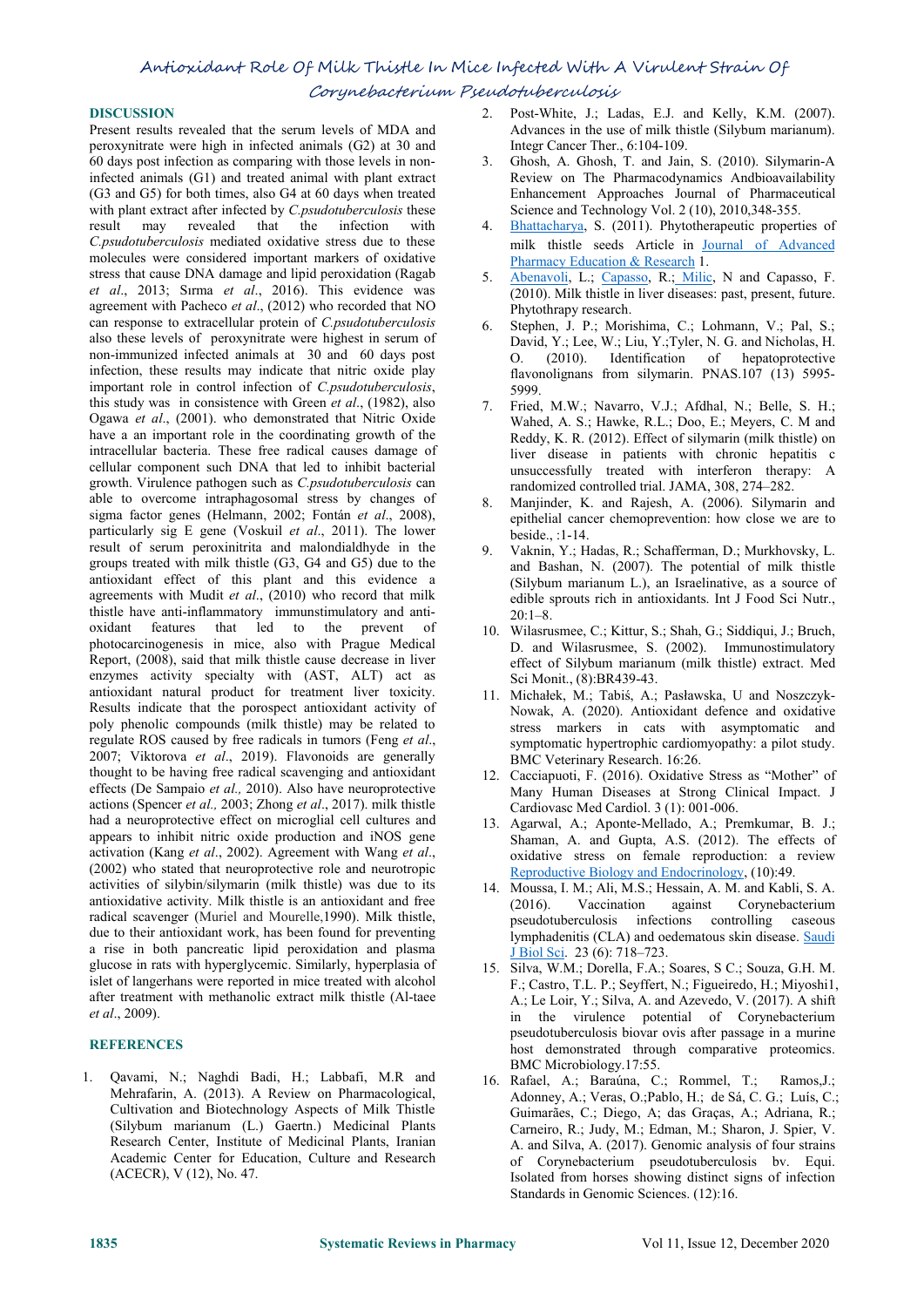# Antioxidant Role Of Milk Thistle In Mice Infected With A Virulent Strain Of

## Corynebacterium Pseudotuberculosis

- 17. Abdullah, F.F.J.; Odhah, M. N.; Mohd, A. M. L.; Mohd, Z.S.; Haron, A.W.; Idris, U. H. and Zaid, K. M. (2017). Pro-Inflammatory Cytokine (IL-1\_ and IL-6) Response in pseudotuberculosis and its Immunogen Mycolic Acids. American Journal of Animal and Veterinary Sciences. 12 (1): 26.31.
- 18. Abdullah, F.F.J.; Osman, A.Y.; Adamu, L.; Azri, N.A. and Wahid, A. (2013). Caseous Lymphadenitis in a Goat, Vet. J. (52): 513-514.
- 19. [Abebe,](https://www.ncbi.nlm.nih.gov/pubmed/?term=Abebe%20D%5BAuthor%5D&cauthor=true&cauthor_uid=26280351) D. and [Sisay,](https://www.ncbi.nlm.nih.gov/pubmed/?term=Sisay%20Tessema%20T%5BAuthor%5D&cauthor=true&cauthor_uid=26280351) T.T. (2015). Determination of Corynebacterium pseudotuberculosis prevalence and antimicrobial susceptibility pattern of isolates from lymph nodes of sheep and goats at an organic export abattoir, Modjo, Ethiopia.Lett [Appl](https://www.ncbi.nlm.nih.gov/pubmed/26280351) Microbiol. 61(5):469-76.
- 20. Zaid, M.K.; Jin, Z.M.; Jesse, F. F.; Saharee, A. A.; Sabri, J.; Yusoff, R. and Haron, A.W. (2016). Relationship between the Corynebacterium pseudotuberculosis, phospholipase D inoculation and the fertility characteristics of crossbred Boer bucks Livestock science.) (191) pp.12-21.
- 21. Hard, G.C. (1975). Comparative toxic effect of the surface lipid of Corynebacterium ovis on peritoneal macrophages, Infection and Immunity. (12). (6): 1439– 1449.
- 22. Hodgson, A.L.M.; Tachedjian, M.; Corner, L.A. and Radfordt, A.J. (1994). Protection of sheep against caseous lymphadenitis by use of a single oral dose of live recombinant Corynebacterium pseudotuberculosis. Vaccine. (62): 5275-5280.
- 23. Yeruham, I.; Elad, D.; Friedman, S.; Perl, S. (2003). Corynebacterium pseudotuberculosis infection in Israeli dairy cattle. Epidemiol Infect 131:947–955.
- 24. Windsor, P.A. (2011). Control of caseous lymphadenitis. Vet Clin North Am-Food Anim Pract. (27):193–202.
- 25. Batey, R.G. (1986). Factors affecting the yield of viable cells of Corynebacterium pseudotuberculosis in a liquid medium. Vet Microbiol. (11): 145-152.
- 26. Harborne, J. B.; Marbay, T. J and Mabray, H. (1975). Physiology and function of flavonoids. Academic Press, New York: 970.
- 27. Shivananda, N. (2006). Influence of Ethanol extract of Vinca rosea on wound healing in diabetic rats. Online Journal of Biological Sciences., 6(2) :51-55.
- 28. Dixon, W. J. (1980). Efficient analysis of experimental observations. Ann. Res. Pharmacol. Toxicol., 20: 441- 462.
- 29. Al Badrrawi, T.G.Y. (2016). Caseous lymphadenitis in sheep, Molecular studies of virulence and assessment of immunization by commercial vaccine. PhD thesisfor College of Veterinary Medicine, University of Baghdad.
- 30. Khuder, Z; Osman, A.Y.; Jesse, F.F.; Haron, A.W.; Saharee, A.A.; Sabri, J.; Yusoff, R. and Abdullah, R. (2012). Sex hormone profiles and cellular changes of reproductive organs of mice experimentally infected with C. pseudotuberculosis and its exotoxin phospholipase D (PLD). IOSR Journal of Agriculture and Veterinary Science. 1(3): 24-29.
- 31. Miles, A. A and Misra, S. S. (1938). The estimation of the bactericidal power of blood. J. Hyg. (38): 732-749.
- 32. Gilbert, H. S.; Stump, D. D and Roth, E. F. (1984). A method to correct for errors caused by generation of interfering compounds during erythrocyte lipid peroxidation. Anal. Biochem. (137):282-286.
- 33. Van Uffelen, B. E.; Van der Zee.; J.; Dekoster, B. M.; Van Stereninick, J and Elferink, J.G. (1998). Intracellular but not extracellular conversion of nitroxyl anion into

nitric oxide leads to stimulation of human neutrophil migration. Biochem.J. (330): 719-722.

- Goats Challenged with Corynebacterium Azeim, S. H.; Hassan, N. S.; Mannaa, F.A and Abdel-34. Ragab, G. M.; El-Denshary, E. S.; Hassan, A. M.; Abdel- Wahhab, M. A. (2013). Grape (Vitis vinifera) Seed Extract Inhibits the Cytotoxicity and Oxidative Stress in Liver of Rats Treated with Carbon Tetrachloride. Global Journal of Pharmacology. (7): 258-269.
	- 35. Sırma, G.; Erman, A.; Ayse, M. N and Seyithan, T. (2016). Oxidative stress and DNA damage in patients with migraine. The Journal of Headache and PainOfficial Journal of the "European Headache Federation" and of "Lifting the Burden - The Global Campaign against Headache. 17:10.
	- 36. Pacheco, L.G.C.; Castro, T.L.P.; Carvalho, R.D.; Moraes, P.M.; Dorella, F.A and Carvalho, N.B. (2012). A role for sigma factor σE in Corynebacterium pseudotuberculosis resistance to nitric oxide / peroxide stress. Front Microbiol. (3):126.
	- 37. Green, L.C.; Wagner, D.A.; Glogowski, J.; Skipper, P.L.; Wishnok, J.S and Tannenbaun, S.R. (1982). Analysis of nitrite and (15N) nitrate in biological fluids. Anal Biochem. (126):131–8.
	- 38. Ogawa, R.; Pacelli, R.; Espey, M. G.; Miranda, K. M.; Friedman, N.; Kim, S. M.; Cox, G.; Mitchell, J. B.; Wink, D. A and Russo, A. (2001). Comparison of control of Listeria by nitric oxide redox chemistry from murine macrophages and NO donors: insights into listericidal activity of oxidative and nitrosative stress. Free Radic. Biol. Med. (30): 268–276.
	- 39. Helmann, J. D. (2002). The extracytoplasmic function (ECF) sigma factors. Adv. Microb. Physiol. (46): 47–110.
	- 40. Fontán, P. A.; Aris, V.; Alvarez, M. E.; Ghanny, S.; Cheng, J.; Soteropoulos, P.; Trevani, A.; Pine, R and Smith, I. (2008). Mycobacterium tuberculosis sigma factor E regulon modulates the host inflammatory response. J. Infect. Dis. (198): 877–885.
	- 41. Voskuil, M. I.; Bartek, I. L.; Visconti, K. and Schoolnik, G. K. (2011). The response of Mycobacterium tuberculosis to reactive oxygen and nitrogen species. Front. Microbiol. (2):105.
	- 42. Mudit,V.; Santosh, K. and Katiyar .(2010) .Molecular mechanisms of inhibition of photocarcinogenesis by silymarin, a phytochemical from milk thistle (Silybum marianum L. Gaertn.) (Review) [International](http://www.spandidos-publications.com/ijo) Journal of Oncology [V.36p.](http://www.spandidos-publications.com/ijo/articles.jsp?issue_id=ijo_36_5) 5.
	- 43. Prague Medical Report (2008). Multidisciplinary Biomedical Journal
	- 44. Pron, G.; Mahrour, N.; Orlowski, S and Tounekti, O.(1999). Internalisation of bleomycin molecules responsible for bleomycin toxicity: A receptor-mediated endocytosis mechanism. Biochem Pharmacol ., 57:45-56.
	- 45. Feng, R.; Ni, H. M.; Wang, S. Y.; Tourkova, I. L.; Shurin, M.R.; Harada, H. and Yin, X. M. (2007). Cyanidin-3 rutinoside, a natural polyphenol antioxidant, selectively kills leukemic cells by induction of oxidative stress. J. Biol. Chem., 282, 13468-13476.
	- 46. Viktorova, J.; Stranska-Zachariasova, M.; Fenclova, M.; Vitek, L.; Hajslova, J.; Kren, V and Ruml, T. (2019). Complex Evaluation of Antioxidant Capacity of Milk Thistle Dietary SupplementsAntioxidants, 8, 317.
	- 47. De Sampaio, T.C.; Stipursky, J. and Sasaki, A.C. (2010). Effects of the flavonoid casticin from Brazilian Croton betulaster in cerebral cortical progenitors in vitro: direct and indirect action through astrocytes. J Neurosci Res., 88:530–541.
	- 48. Spencer, J. P. E.; Rice-Evans, C. and Williams, R. J. (2003). Modulation of pro-survival Akt/PKB & ERK1/2 signalling cascades by quercetin and its in vivo